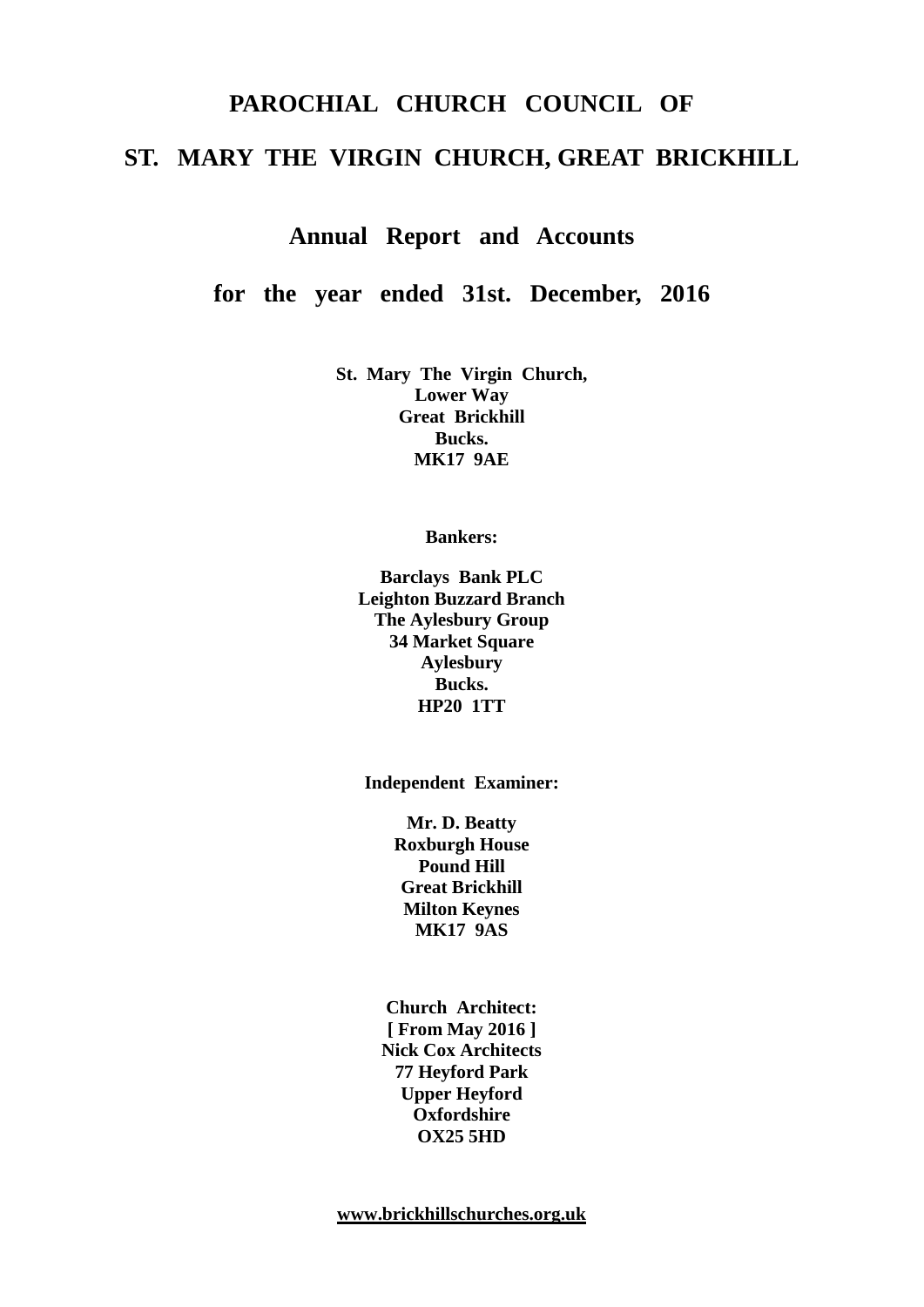## **Report Of The Parochial Church Council (PCC) Year ended 31st. December, 2016**

#### **MEMBERS OF THE PCC**

The following persons served as members of the PCC from the date of the Annual Meeting, 27th April 2016:-

The Reverend John Waller (Chairman) Julia Turner (Church Warden)

Deanery Synod Representative:- Jeremy Hopkinson (Licensed Lay Minister; PCC Vice-Chairman)

Phillipa Cook (Secretary) Mary Maley Angela Northen Margretta Smith Joy Wilson

Neil Cook continued in the role of Treasurer, co-opted to the P.C.C., 24/5/16

N.B. The maximum number of lay representatives on the P.C.C. is 9, as per the prescribed formula for Electoral Rolls of 51 to 100.

## **OBJECTS AND CONSTITUTION OF THE PCC**

The object of the P.C.C. of St. Mary the Virgin Church, Great Brickhill, is to further the work of the Church of England in the parish of Great Brickhill. The Council is constituted under the Parochial Church Councils (Powers) Measure 1956 and as amended by the 1969 Measure, and is required to co-operate with the minister in promoting in the parish the whole mission of the Church, pastoral, evangelistic, social and ecumenical.

At the Annual Parochial Church Meeting in 2004 provision was made for the annual appointment of representatives on the P.C.C. All members of the church electoral roll are entitled to vote and stand for election. There is also provision for the co-option of members of the P.C.C., and the incumbent is ex-officio a member and the Chairman. The Wardens and Deanery Synod Representatives are also ex-officio members of the P.C.C.

## **ELECTORAL ROLL AND CHURCH ATTENDANCE**

Membership of the electoral roll is open to any lay person who is baptised, over sixteen years of age and has signed a declaration that he or she is a member of the Church of England and is either (a). resident in the parish, or (b). has habitually attended worship in the parish during a period of six months prior to enrolment.

At the start of the year there were 54 people on the Electoral Roll. No-one joined the Electoral Roll during the year; there were two deaths and no-one moved away. Hence the number of Electors at the end of the year decreased to 52, ten of whom are not resident within the parish.

The "usual Sunday attendance for Normal Services" during the year to 31/12/16 was 20 (in 2015 the attendance was 24). There were several special services held throughout the year and these normally attract a larger congregation than for a normal Sunday, e.g. Songs of Praise, Family Service with Baptism, Nativity Service – these figures are not included in the calculation for the "usual Sunday attendance for Normal Services".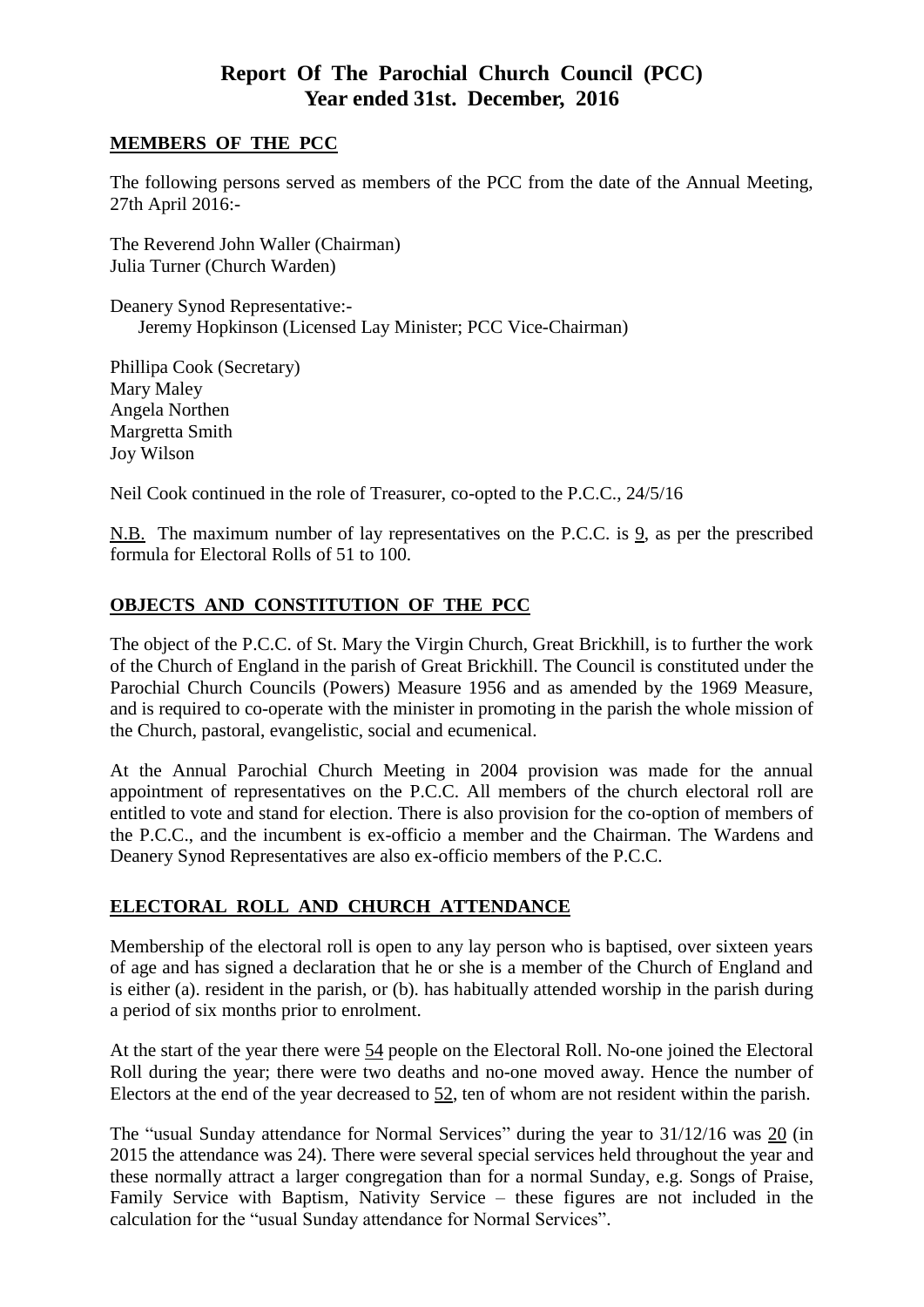#### **REVIEW OF THE YEAR**

The Reverend John Waller continues as Rector. There has been no change to the general pattern of services – the Rector takes two Sunday services a week across the Benefice, a Holy Communion Service at either 9.00 or 9.30am and a Family Service at 11am.

Every other month at Great Brickhill visiting clergy lead the Prayer Book Holy Communion service on the first Sunday. One service per month is generally lay led. The third Sunday of the month in Great Brickhill is used as an opportunity to hold a variety of different services. These include Mattins, Morning Worship, Songs of Praise and Evensong. On the third Sunday of December the Family Service and Nativity was again successful.

The Lent Groups met on Tuesday afternoons at Stoke Hammond or on a weekday evening at venues across the Benefice. The theme was "The Psalms – Prayers for Today's Church". The Bible Group continue to meet on a Wednesday evening on a monthly basis. Monthly Prayer for Healing meetings are held at The Rectory. The Thursday Group met on a fortnightly basis and the Drop-In takes place in the Parish Hall on a Monday afternoon although from October the Post Office facility is no longer available. All are welcome to attend these sessions.

During the year we were very sad to hear of the loss of a number of our regular worshippers. Their support and friendship will be missed both here at the church and within the wider village community.

A programme of fund-raising activities was held throughout the year, including the February Snowdrop Walks, the Plant Fayre in April, a Midsummer Supper, the Sponsored Bike Ride and Christmas Coffee Morning, plus a new event, a History Weekend over the August Bank Holiday which brought many visitors into the church to view the many displays of old photographs and artefacts from around the village. All these events were both successful in raising funds but were also good social events.

David Marlow very kindly takes photographs at all the special events and services. He produces a St Mary's Year Book which is on display in the church. The book and individual photos can be seen on David's website:- [www.davidmarlowphotography.com.](http://www.davidmarlowphotography.com/)

#### **Work on the Fabric of the Church:**

There were two main areas of work carried out during the year:-

i). In September Mike Bunning, the stone mason carried out work in the church to remove the plinth from the altar in the Lady Chapel and to take away the overhang on the base of the font. This will make both areas safer and the space in the Lady Chapel more versatile.

ii). Theft of Lead from the church roof. The church was targeted again in August when an amount of lead was stolen from the north west side, and also from the porch on the south side. A temporary repair was done to make the roof watertight. We then suffered another theft of lead in early October when virtually all the lead was stripped from the south aisle roof and more strips were taken from the north side. On the day we discovered the theft we learnt that permission had been granted to install an alarm system to the roof – the PCC had done its utmost to expedite matters hoping that the alarm could have been fitted in September but the approval was not forthcoming.

The roofing contractor worked very hard to do a temporary repair as the rain was coming into the south aisle. He has since done a permanent repair to the south porch using slates and also taken off the small amount of lead remaining. There is now no need to have an alarm fitted on the roof. Due to the number of thefts that we have incurred permission has been granted to use a substitute material. The permanent repair necessary for the north and south aisle roof will doubtless be an expensive operation and it may be that the work has to be phased.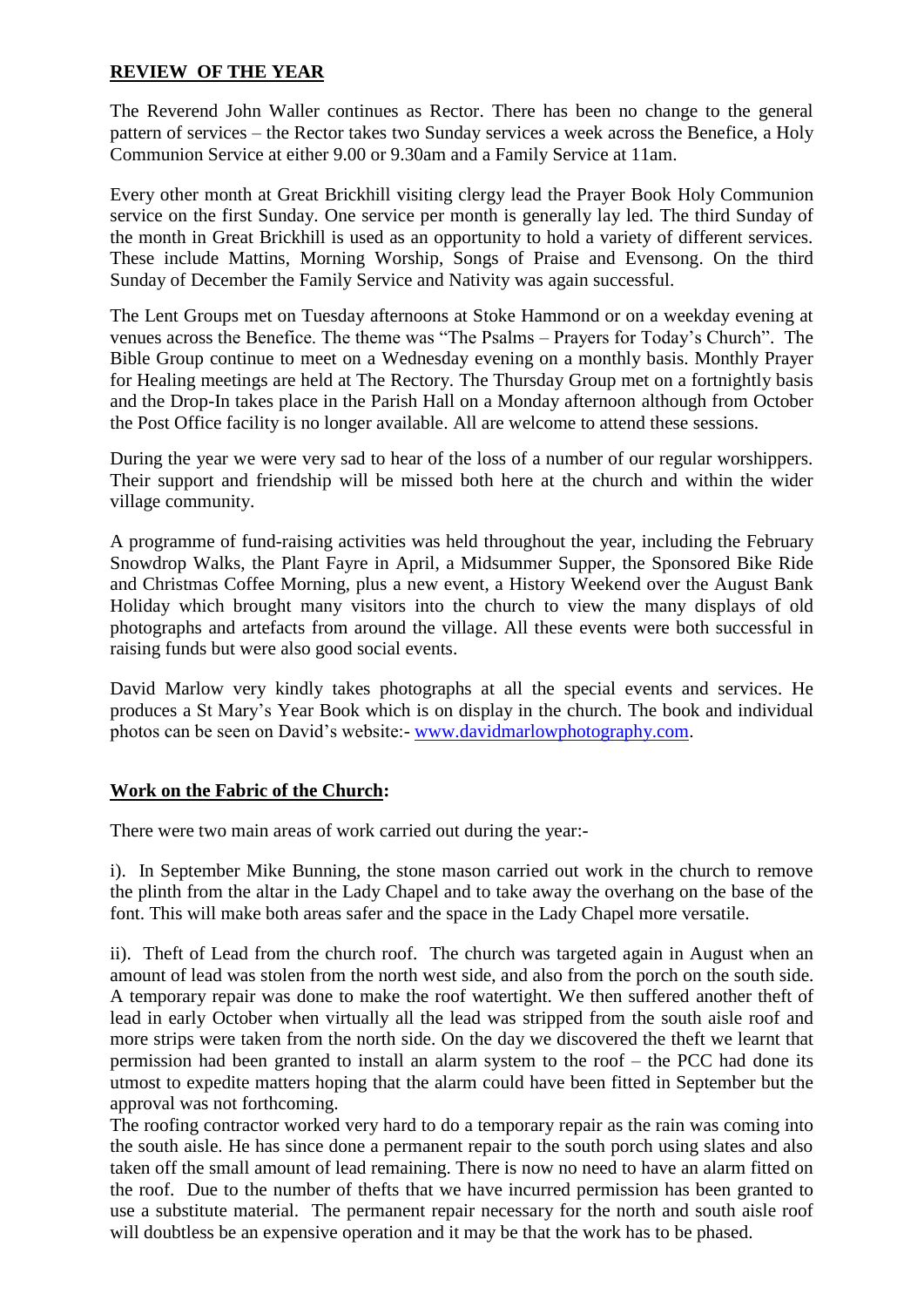#### **Policy Documents:**

The Health and Safety Policy was reviewed after Val Baldwin had carried out the annual Risk Assessment. The signed Certificate is on display in the church porch.

The Safeguarding Policy was updated following the recent changes to legislation – the Policy is displayed on the notice board in the church porch. There is now a requirement for the PCC to consider an annual safeguarding report. For the year to 31st October the report is a nil report – no safeguarding incidents had been reported in the last twelve months.

#### **Deanery Synod:**

The Deanery Synod met on three occasions through the year. At the start of the year documents were circulated for discussion and feedback on the Archbishop's Reform & Renewal Program. The main part of the May meeting focused on a talk given by the Diocesan Rural Officer. At the September meeting there was a report from the Diocesan Synod and the vicar of Wing spoke on the subject of training for preaching and intercessions.

The Rt Revd. Dr Steven Croft was appointed the new Bishop of Oxford and he took up his post in September. The new Archdeacon of Buckingham, Canon Guy Elsmore has a background of urban ministry and is likely to concentrate on the urban expansion in the area.

Jeremy Hopkinson serves as the Deanery Synod representative for Great Brickhill.

#### **Music and Choir:**

The organ continues to be played by various organists on a weekly basis.

Jerry Breslin holds weekly Benefice Choir practices on Monday evenings at Great Brickhill. Jerry plays regularly at the Sunday services and generally at any special services. Susan Noon plays the organ on the second Sunday of the month and Andrew and Margretta Smith provide most of the music for the Family Services.

After a few years' absence the Messiah returned to Great Brickhill. A concert in aid of Willen Hospice was held in the church in September, featuring Vivaldi and excerpts from Messiah.

Bell ringing practice takes place on a Wednesday evening and the bells are rung before most services. David Middleton continues in the role of Tower Captain and organizes a team of ringers for weddings and funerals as required. New ringers are always welcome.

#### **High Ash School:**

High Ash is a Church of England school and the Christian ethos is central. There are two Foundation Governors at the school, appointed by the Oxford Diocese:- Reverend John Waller and Mrs Juliet Bennett who resigned before the end of the year. Mrs Joy Wilson has subsequently been appointed as the second Foundation Governor.

The School gathers four times throughout the year for worship in the church. At each of these services the church is full to capacity. The staff and pupils from High Ash School also used the church during Holy Week for their project "Experience Easter". The church was transformed into a new Jerusalem, with tableaux set up around the church, each station depicting part of the Easter story. In June the school returned to hold a POP UK concert in the church.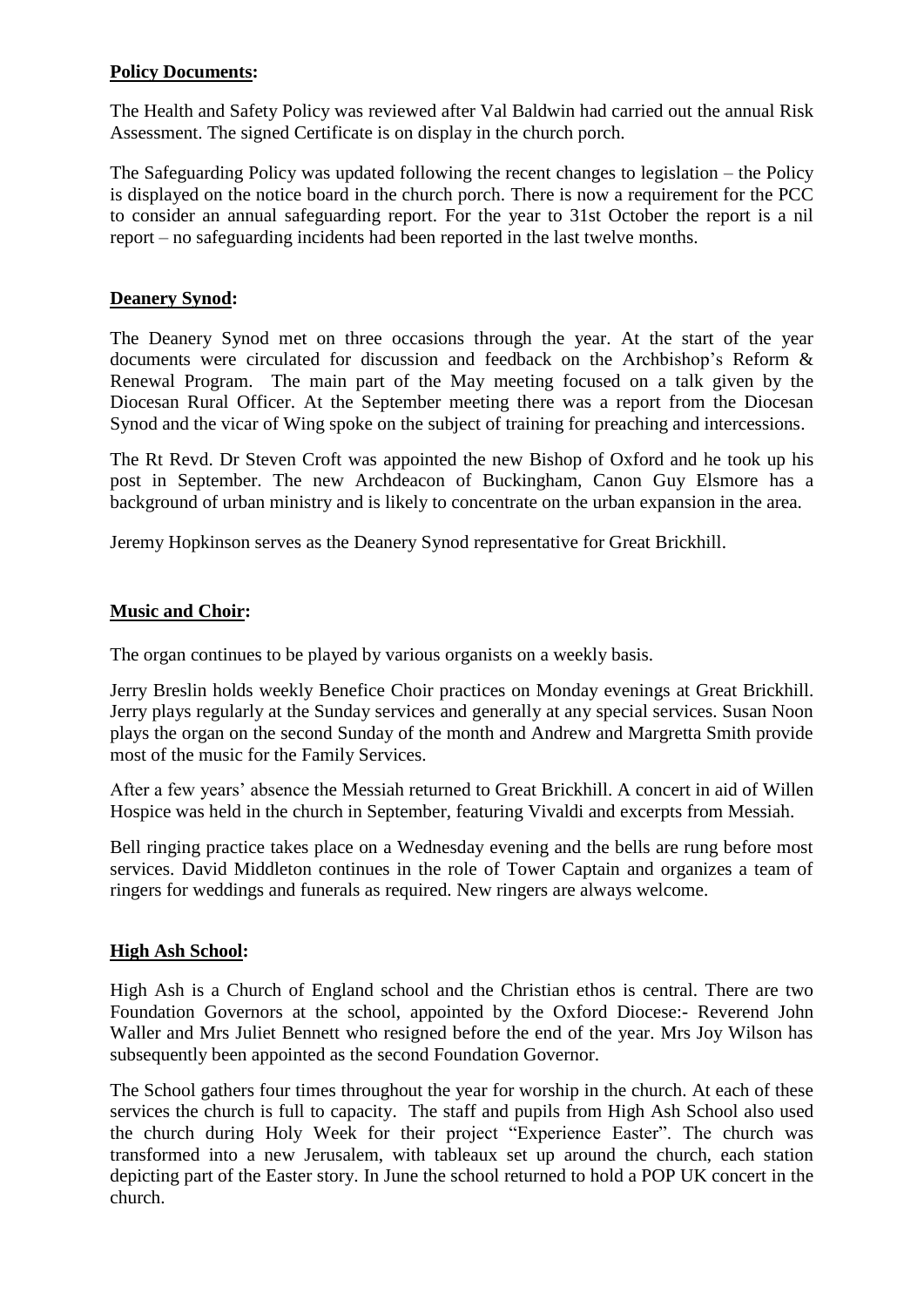## **Charitable Giving:**

Support continues for the "Link for Hope" Shoe Box appeal. "Feed the Hungry" charity is supported by a number of ladies who knit garments to send to Africa for new born babies to wear when they leave hospital.

A donation was made to the Bridgebuilder Trust in Milton Keynes at the start of the year as part of our mission giving. The charities supported by our year end Outside Giving are:- National Churches Trust and Bucks. Historic Churches Trust.

Support for other charities include the Christian Aid House-to-House Collection, the Poppy Appeal from the Remembrance Sunday collection in Church. The Vivaldi and Messiah Concert raised funds for Willen Hospice. Funds were raised through the Christmas Charity for SolarAid, a charity helping to provide solar lights to transform peoples' lives in Africa.

The total of disbursements to charitable causes during the year was in excess of £5,025. This represents approximately 11% of the Income Received (excluding Assignables) for the year.

#### **Church Rota and Communications:**

Information is sent out where possible by e-mail and the website is continually updated to provide all the up to date information regarding services and activities. E-Newsletters giving a summary of recent events and details of upcoming events are distributed to around 100 people on an occasional basis whenever there are items to report.

A weekly Pew Sheet is produced for all services and the schedule of Services and other items of news are sent each month for inclusion in the Parish Newsletter. There are over 80 people who take a turn on the various rotas - a coffee morning was held on a Saturday morning in February to say thank you to them all.

#### **Children and Youth:**

The Family Services remain the best attended services. The Lady Chapel is used very successfully to hold activities for the children during services. The very successful Happy Cup Coffee Club, the child-friendly weekly drop-in, continues to be held in the church every Monday morning during term time.

#### **REVIEW OF THE ACCOUNTS**

The Accounts have been prepared on a Receipts and Payments basis, falling in line with most other churches and thus avoiding the onerous regulations that apply to accruals accounts.

The Church had a surplus of £14,073 for the year giving a balance in Unrestricted Funds of £25,235. Due to one very large donation the figure for Covenants and Gift Aid Donations is well up compared to last year. The total Expenditure for the year has decreased by £2,715 from 2015. The amount of Outside Giving was £500, the same as the last two years.

#### **Payment of the Parish Share:**

This year the P.C.C. paid its Parish Share of £22,955 in full – this is an increase of 3.1% from last year. The Parish Share for 2017 will be £24,098, a further increase of 5.0%.